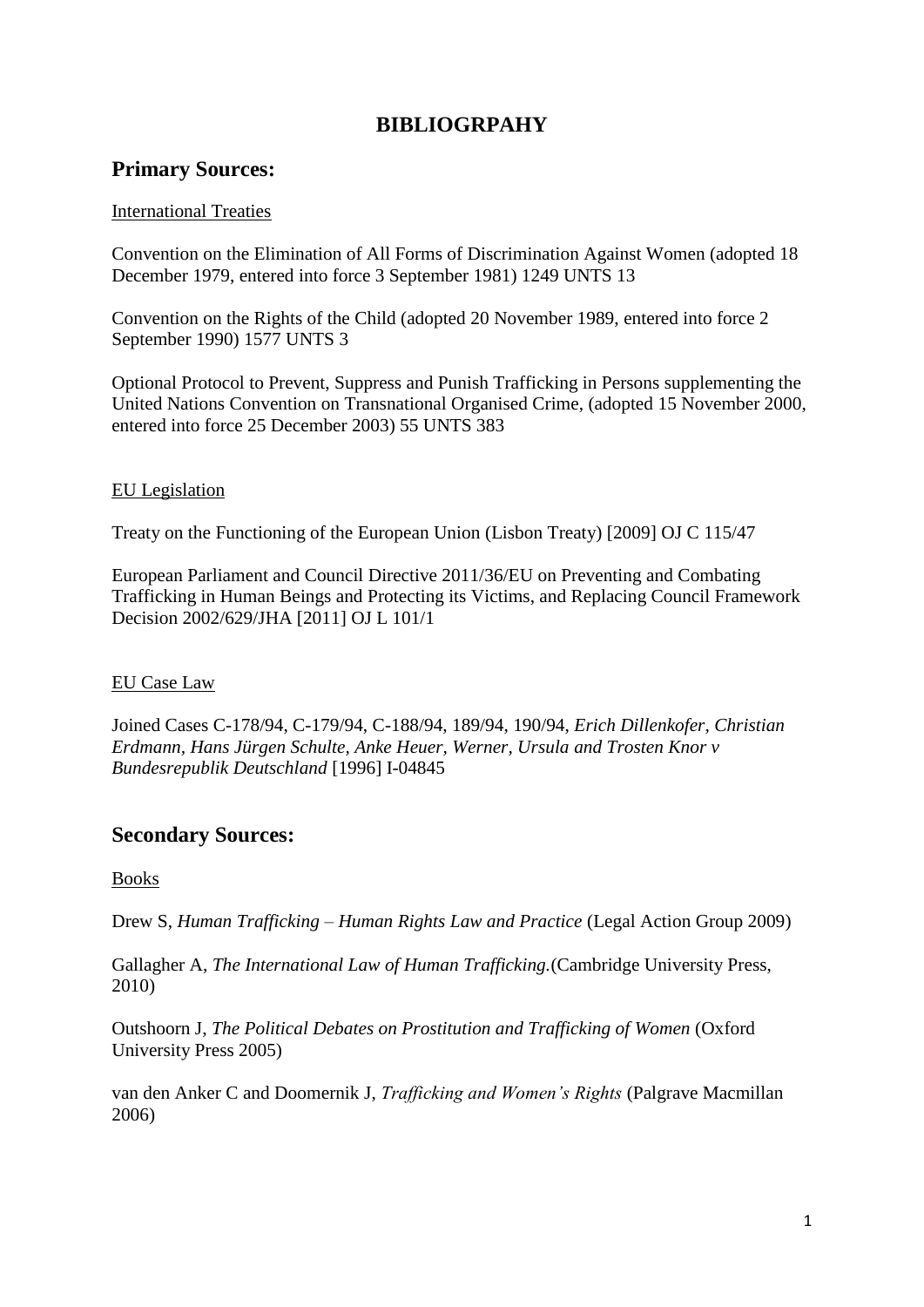### Contributions in Edited Collections

Konrad H, 'The Fight Against Trafficking in Human Beings from the European Perspective' in Cameron S and Newman E (eds), *Trafficking in Humans: Social, Cultural and Political Dimensions* (United Nations University Press 2008)

Korzinski M, 'Identifying and Responding to Trauma in Victims of Trafficking and Exploitation' in Chandran P (ed), *Human Trafficking Handbook: Recognising Trafficking and Modern-Day Slavery in the UK* (LexisNexis 2011)

Chaudary S and Weiss A, 'ECHR and EU Protection For Victims of Trafficking in the UK' in Chandran P (ed), *Human Trafficking Handbook: Recognising Trafficking and Modern-Day Slavery in the UK* (LexisNexis 2011)

## Journal Articles

Aronowitz A, 'Smuggling and Trafficking in Human Beings: The Phenomenon, The Markets That Drive It and the Organisations that Promote it' (2001) 9 European Journal on Criminal Policy and Research 163

Booth E, 'Trafficking for Exploitation' (2011) Justice of the Peace 533

Farrior S, 'The International Law on Trafficking in Women and Children for Women and Children: Making it Live Up to its Potential' (1997) 10 Harvard Human Rights Journal 213

Fengold, D. 'Human Trafficking' [2005] 150 Foreign Policy 12

Fredette K, 'Revisiting the UN Protocol on Human Trafficking: Striking Balances for More Effective Legislation' (2009) 17(1) Cardozo J. of Intl & Comp. Law 101

Gallagher, A. 'Human Rights and the New UN Protocols on Trafficking and Migrant Smuggling: A Preliminary Analysis' (2001) 23 Human Rights Quarterly 975

Goodey J, 'Migration, Crime and Victimhood: Responses to Sex Trafficking in the EU' (2003) 5(4) Punishment and Society 415

## Online Sources

Anti Trafficking Legal Project, 'Council of Europe Convention on Action Against Trafficking in Human Beings' (2011) < [http://www.atlep.org.uk/research-and](http://www.atlep.org.uk/research-and-resources/immigration-law-practice/law-and-policy-overview/council-of-europe-convention-on-action-against-human-trafficking/)[resources/immigration-law-practice/law-and-policy-overview/council-of-europe-convention](http://www.atlep.org.uk/research-and-resources/immigration-law-practice/law-and-policy-overview/council-of-europe-convention-on-action-against-human-trafficking/)[on-action-against-human-trafficking/>](http://www.atlep.org.uk/research-and-resources/immigration-law-practice/law-and-policy-overview/council-of-europe-convention-on-action-against-human-trafficking/) accessed 23rd March 2013

Anti-Slavery, 'Lack of Compensation leads to re-trafficking of victims' (2012) [<http://www.antislavery.org/english/press\\_and\\_news/news\\_and\\_press\\_releases\\_2008/2010\\_](http://www.antislavery.org/english/press_and_news/news_and_press_releases_2008/2010_press_and_news/140410_lack_of_compensation_leads_to_the_retrafficking_of_victims.aspx) [press\\_and\\_news/140410\\_lack\\_of\\_compensation\\_leads\\_to\\_the\\_retrafficking\\_of\\_victims.aspx](http://www.antislavery.org/english/press_and_news/news_and_press_releases_2008/2010_press_and_news/140410_lack_of_compensation_leads_to_the_retrafficking_of_victims.aspx)  $>$  accessed 24<sup>th</sup> April 2013